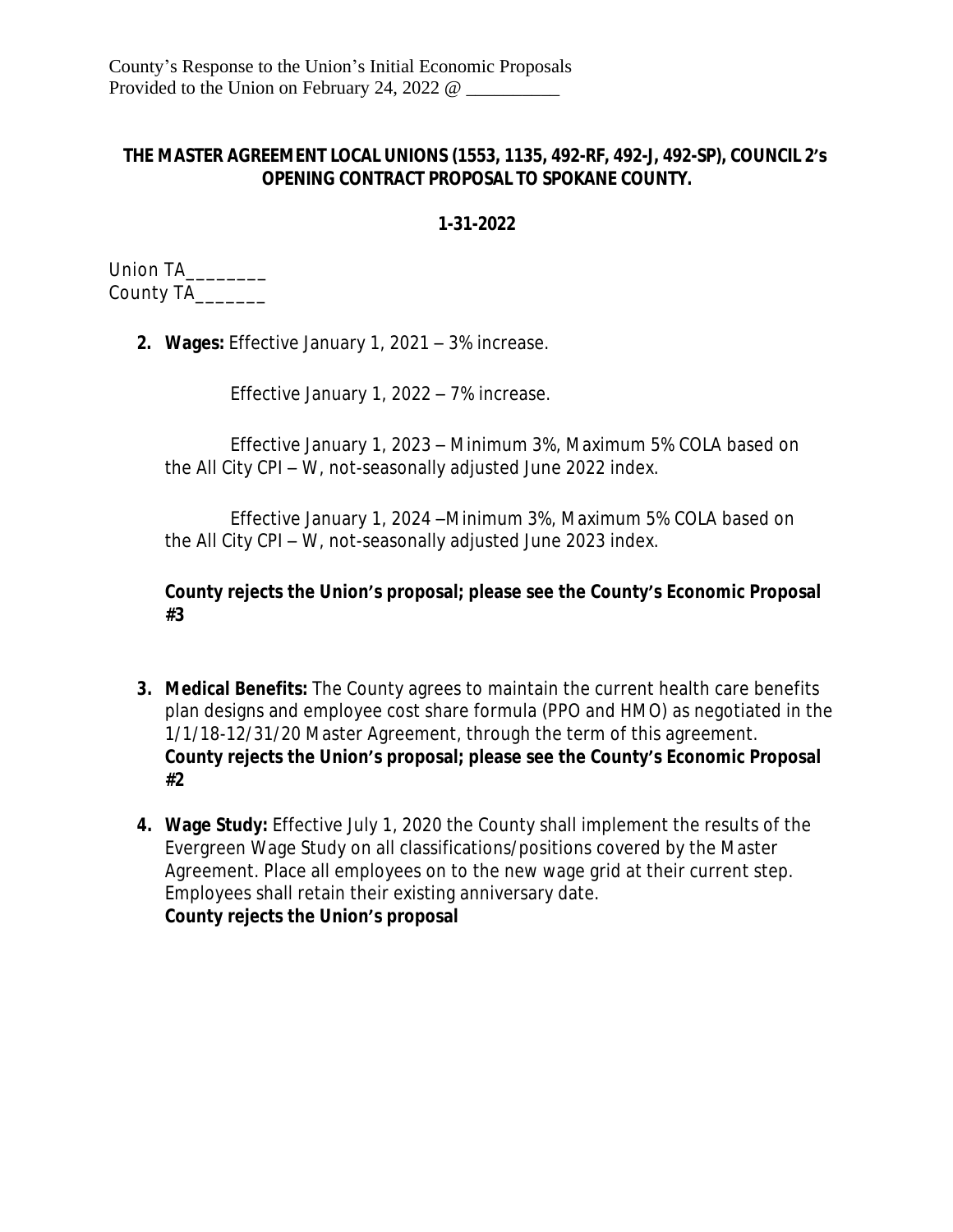**5. Retention Incentive**: Retention incentive pay, subject to all appropriate taxes, will be paid to all members on the payroll in accordance with the following:

December 31, 2022 - \$3000.00 to all members on payroll who have been employed for the previous continuous twelve (12) months.

December 31, 2023 - \$3000.00 to all members on payroll who have been employed for the previous continuous twelve (12) months.

December 31, 2024 - \$3000.00 to all members on payroll who have been employed for the previous continuous twelve (12) months.

New hires will be prorated based on the above dates. An employee hired between the first and fifteenth of the month will qualify for that month. An employee hired between the sixteenth and the end of the month will qualify the first of the following month.

## **County rejects the Union's proposal**

- **6. Service Enhancement Pay:** Upon completion of ten (10) years of service, employees will receive service enhancement pay equal to a 5.12% wage increase. Implementation shall occur upon ratification and be applied to all existing employees with ten (10) years or more of service. **County rejects the Union's proposal**
- **7. HRA/VEBA:** January 1, 2022 the County shall provide a HRA/VEBA program and account for each employee. The County shall contribute \$100 per month to each employee's HRA/VEBA account.

**County rejects the Union's proposal**

- **10. Juneteenth:** Add Juneteenth to Article 8, 8.1 as a recognized and observed holiday. **Open**
- **11. Paid Time Off (PTO):** Add Paid Time Off program as an additional paid leave voluntary option. **County rejects the Union's proposal**
- **12. COBRA:** Extend employee and employee's spouse/dependents COBRA (or COBRA equivalent) eligibility from eighteen (18) months to sixty (60) months. **County rejects the Union's proposal**
- **15. Add to Article 10 – Sick Leave:** Upon reaching their maximum sick leave accrual, employees may convert up to seventy-five (75) days of sick leave to annual leave. - **County rejects the Union's proposal**